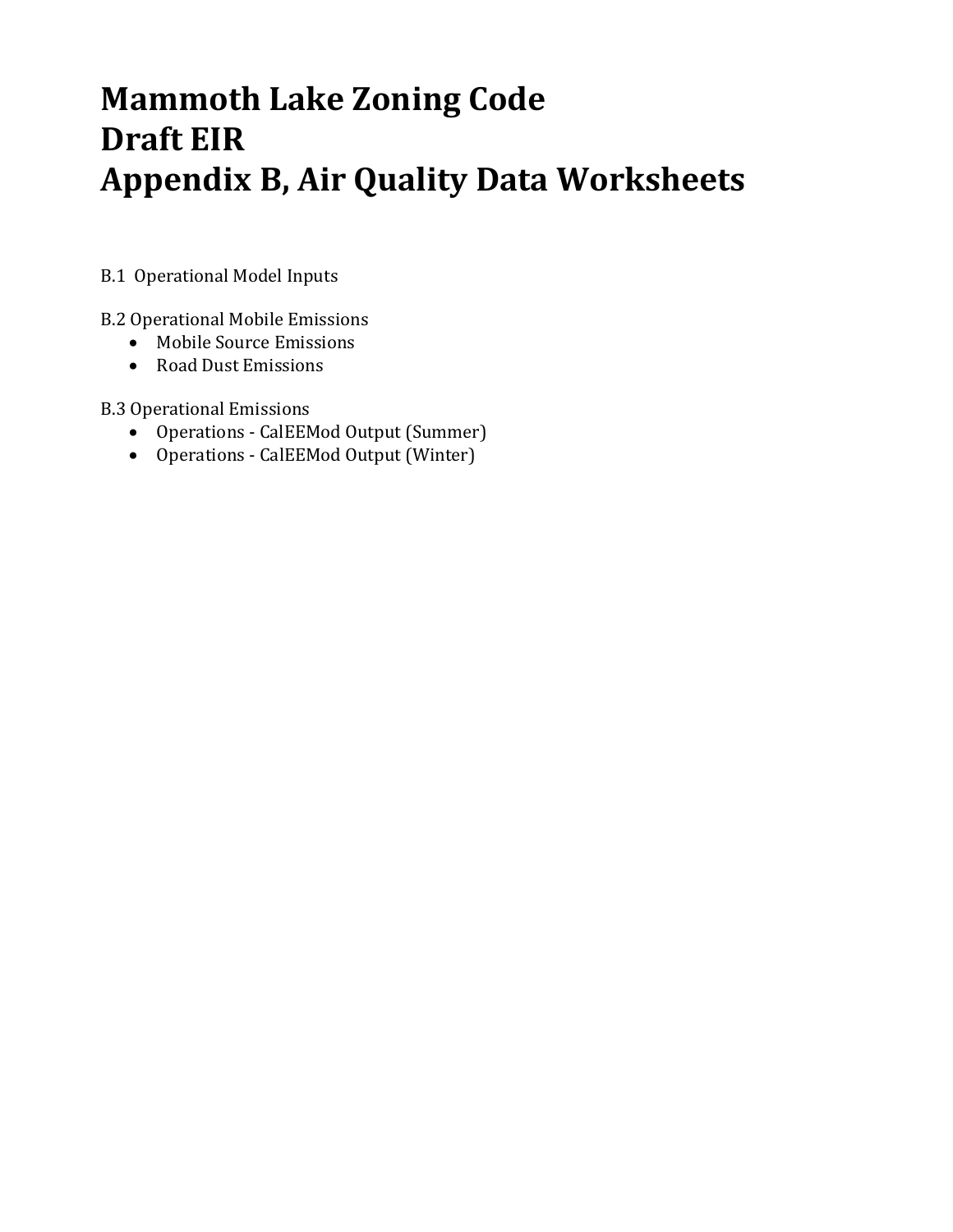# **Appendix B.1 Operational Model Inputs**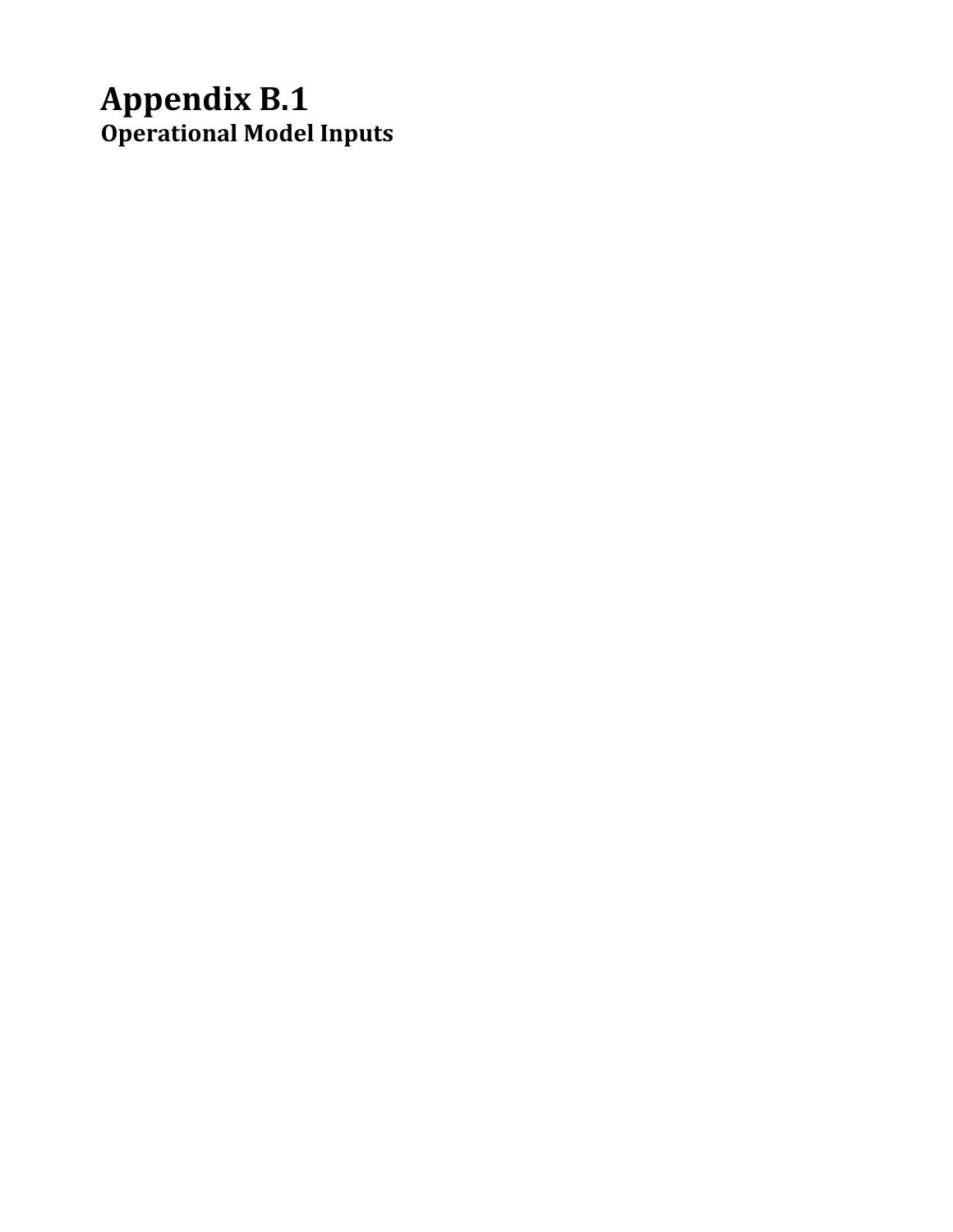#### **Mammoth Lakes Zoning Update**

*CalEEMod Inputs*

#### **PROJECT LAND USE**

| Land Use Designation/Proposed Maximum DU/AC and FAR | <b>Total Land Area</b><br>$\frac{1}{2}$ (acres) | <b>Vacant Land</b><br>Area (acres) $1$ | <b>Existing Units</b> <sup>2</sup> | <b>Existing</b><br><b>Commercial and</b><br>Industrial (sq ft) <sup>3</sup> Development <sup>4</sup> | <b>Assumed Density</b><br>and Intensity for<br><b>Future</b> | <b>New Future</b><br>Units $25$ | <b>New Commercial</b><br>and Industrial (sq | <b>Buildout</b> | at Buildout <sup>o</sup> | <b>Total Commercial</b><br>Total Units at Total Population and Industrial (sq<br>ft) at Buildout <sup>3</sup> |
|-----------------------------------------------------|-------------------------------------------------|----------------------------------------|------------------------------------|------------------------------------------------------------------------------------------------------|--------------------------------------------------------------|---------------------------------|---------------------------------------------|-----------------|--------------------------|---------------------------------------------------------------------------------------------------------------|
| COMMERCIAL, INDUSTRIAL, AND INSTITUTIONAL PUBLIC    |                                                 |                                        |                                    |                                                                                                      |                                                              |                                 |                                             |                 |                          |                                                                                                               |
| Commercial 1 (C-1) - 0.75 - 2.0 FAR $^{14}$         |                                                 |                                        | 226                                | 24,984                                                                                               | $2.0$ FAR                                                    | 180                             | 1,857                                       | 406             | 1,409                    | 26,841                                                                                                        |
| Commercial 2 (C-2) - 0.75 - 2.0 FAR $^{14}$         |                                                 |                                        | 559                                | 1,021,994                                                                                            | $2.0$ FAR                                                    | 659                             | 339,520                                     | 1,218           | 4,226                    | 1,361,514                                                                                                     |
|                                                     | 122                                             |                                        | <b>785</b>                         | 1.046.978                                                                                            | $2.0$ FAR                                                    | 839                             | 341.377                                     | 1,624           | 5,635                    | 1,388,355                                                                                                     |

#### **WATER DEMAND**

|                      |              |     | Water Use (gpy) |            |            |  |  |  |
|----------------------|--------------|-----|-----------------|------------|------------|--|--|--|
| <b>CalEEMod Type</b> | <b>Units</b> | AFY | <b>Total</b>    | Indoor     | Outdoor    |  |  |  |
| Retail               | 27<br>341.37 | 134 | 43.664.034      | 27.071.701 | 16.592.333 |  |  |  |

#### **WASTE GENERATION**

|                      | Units   | Employee | Quantity       | <b>Generation Factor</b> | <b>Rate Units</b> | <b>Solid Waste</b><br>Generated |
|----------------------|---------|----------|----------------|--------------------------|-------------------|---------------------------------|
| <b>CalEEMod Type</b> | KSI     | per KSF  | KSF/employees/ |                          |                   | tons/year                       |
| Retail               | 341.377 | 0.00271  | 925            | 2.41                     | tons/employee/yr  | 2,230                           |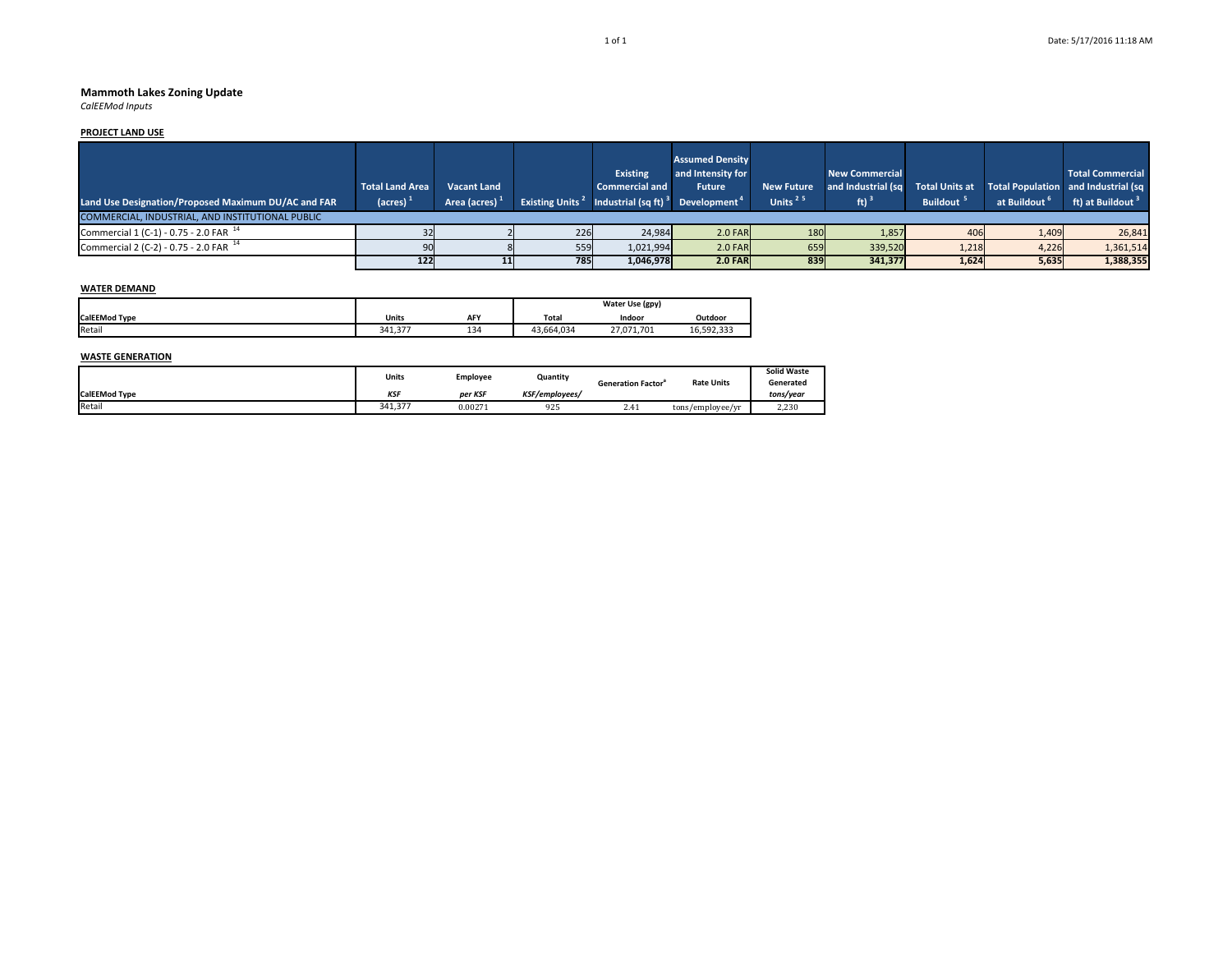# **Appendix B.2 Operational Mobile Emissions**

- **Mobile Source Emissions**
- Road Dust Emissions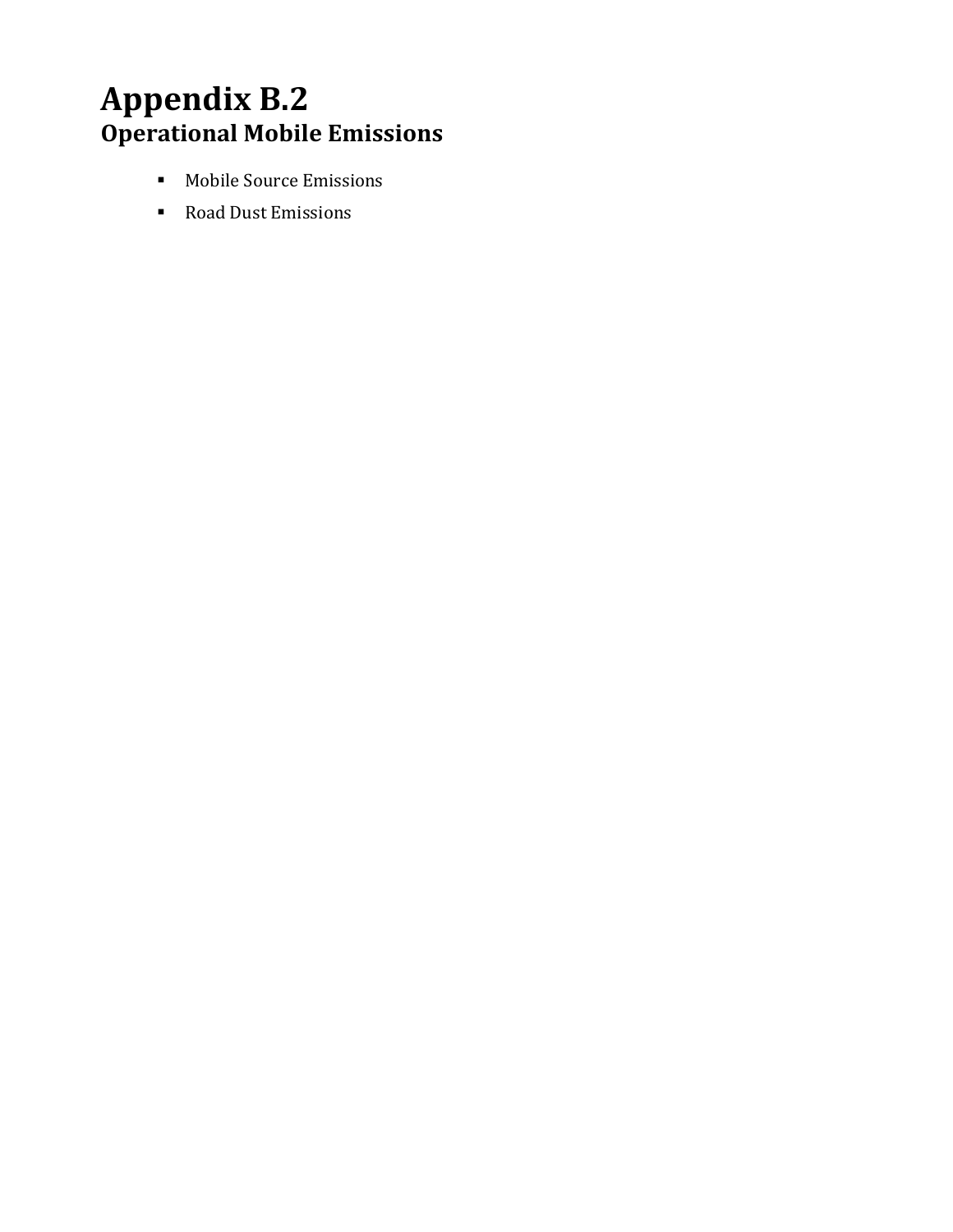#### **Town of Mammoth Lakes ‐ Land Use Element / Zoning Code Amendments and Mobility Element Update Mobile Source Emissions ‐ AQ**

|      |             | <b>Emission Factors (tons/mi)</b> <sup>a</sup> |                                              |    |                       |             |              |  |  |  |  |  |
|------|-------------|------------------------------------------------|----------------------------------------------|----|-----------------------|-------------|--------------|--|--|--|--|--|
| Year | Period      | <b>ROG</b>                                     | <b>NOx</b>                                   | CO | <b>SO<sub>x</sub></b> | <b>PM10</b> | <b>PM2 5</b> |  |  |  |  |  |
|      | 2015 Winter | 1.01F-07                                       |                                              |    |                       |             |              |  |  |  |  |  |
|      | 2030 Winter | 4.08E-08                                       | 2.31E-08 2.41E-07 8.78E-10 1.88E-08 7.79E-09 |    |                       |             |              |  |  |  |  |  |

|                                       |      |                        | <b>Emissions (Ibs/day)</b> |                       |           |     |                |             |              |               |                 |       |  |  |
|---------------------------------------|------|------------------------|----------------------------|-----------------------|-----------|-----|----------------|-------------|--------------|---------------|-----------------|-------|--|--|
|                                       |      |                        |                            |                       |           |     | <b>PM10</b>    | PM10 Road   | <b>Total</b> | <b>PM 2.5</b> | <b>PM 2.5</b>   | Total |  |  |
| Scenario                              | Year | Daily VMT <sup>P</sup> | <b>ROG</b>                 | <b>NO<sub>x</sub></b> | <b>CO</b> | SOx | <b>Exhuast</b> | <b>Dust</b> | <b>PM10</b>  | Exhuast       | Road Dust PM2 5 |       |  |  |
| Existing                              | 2015 | 152.844                | 31                         | 30                    | 223       | 0.4 |                | 5881        | 5885         |               | 1444            | 1445  |  |  |
| <b>Existing with Mobility Element</b> | 2015 | 149,444                | 30                         | 29                    | 219       | 0.4 | 4              | 5750        | 5755         |               | 1411            | 1413  |  |  |
| Future New FAR with Existing Network  | 2030 | 184.217                | 15                         |                       | 89        | 0.3 |                | 7088        | 7095         |               | 1740            | 1743  |  |  |
| Future New FAR with Mobility Element  | 2030 | 178.638                | 15                         |                       | 86        | 0.3 |                | 6873        | 6880         |               | 1687            | 1690  |  |  |

Notes:

a. California Air Resources Board, EMFAC2014, Mono County.

b. LSC Transportation Consultants, Inc., Mammoth Mobility Element, Transportation Impact Analysis, (2016).

Daily VMT for Scenarios 3‐6 are based on the adjusted values shown in Table 3.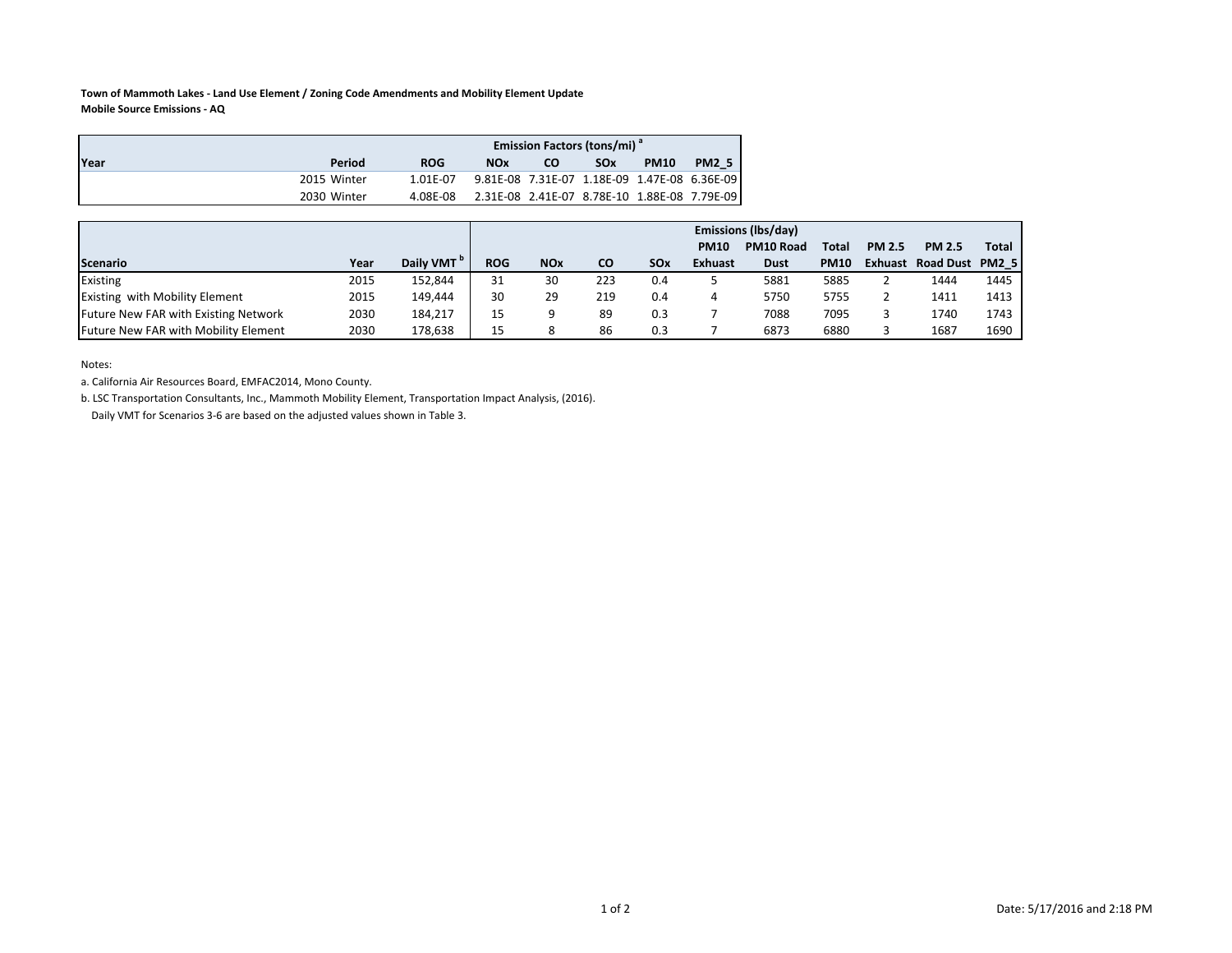#### **Town of Mammoth Lakes ‐ Land Use Element / Zoning Code Amendments and Mobility Element Update Road Dust Emission Factors**

#### **Paved Road Dust Emission Factors (Assumes No Precipitation)**

Formula: 
$$
EF_{\text{Dust},P} = (k (sL)^{0.91} \times (W)^{1.02})
$$

Where:

 $EF_{\text{Dust},P} =$  Paved Road Dust Emission Factor (having the same units as k)

 $k =$ particle size multiplier (g/VMT)

- sL <sup>=</sup>road surface silt loading  $(g/m^2)$
- $W =$ average fleet vehicle weight (tons) (CARB uses 2.4 tons as a fleet average vehicle weight factor)

| Emission Factor (grams per VMT) |          |          |  |  |  |  |  |  |  |  |  |
|---------------------------------|----------|----------|--|--|--|--|--|--|--|--|--|
|                                 | PM10     | PM2.5    |  |  |  |  |  |  |  |  |  |
|                                 | 0.9979   | 0.2449   |  |  |  |  |  |  |  |  |  |
| sL                              | 8.7      | 8.7      |  |  |  |  |  |  |  |  |  |
| w                               | 2.4      | 2.4      |  |  |  |  |  |  |  |  |  |
| $\mathsf{EF}_{\mathsf{Dust,P}}$ | 1.75E+01 | 4.28E+00 |  |  |  |  |  |  |  |  |  |

Sources:

SCAQMD, CalEEMod, Version 2011.1.

CARB, *Entrained Dust from Paved Road Travel: Emission Estimation Methodology Background Document* , (1997).

USEPA, *AP‐42* , Fifth Edition, Volume I, Chapter 13.2.1 ‐ Paved Roads, (2011).

ESA‐PCR Services Corporation, 2016.

Mammoth Lakes AQMP

|                                             | <b>Daily</b> | <b>Emissions (pounds/day)</b> |                         |  |  |  |  |  |
|---------------------------------------------|--------------|-------------------------------|-------------------------|--|--|--|--|--|
| <b>Scenario</b>                             | VMT          | <b>PM10 - Road Dust</b>       | <b>PM2.5- Road Dust</b> |  |  |  |  |  |
| Existing                                    | 152,844      | 5,881                         | 1,444                   |  |  |  |  |  |
| Existing with Mobility Element              | 149.444      | 5.750                         | 1,411                   |  |  |  |  |  |
| Future New FAR with Existing Network        | 184.217      | 7,088                         | 1,740                   |  |  |  |  |  |
| <b>Future New FAR with Mobility Element</b> | 178,638      | 6,873                         | 1,687                   |  |  |  |  |  |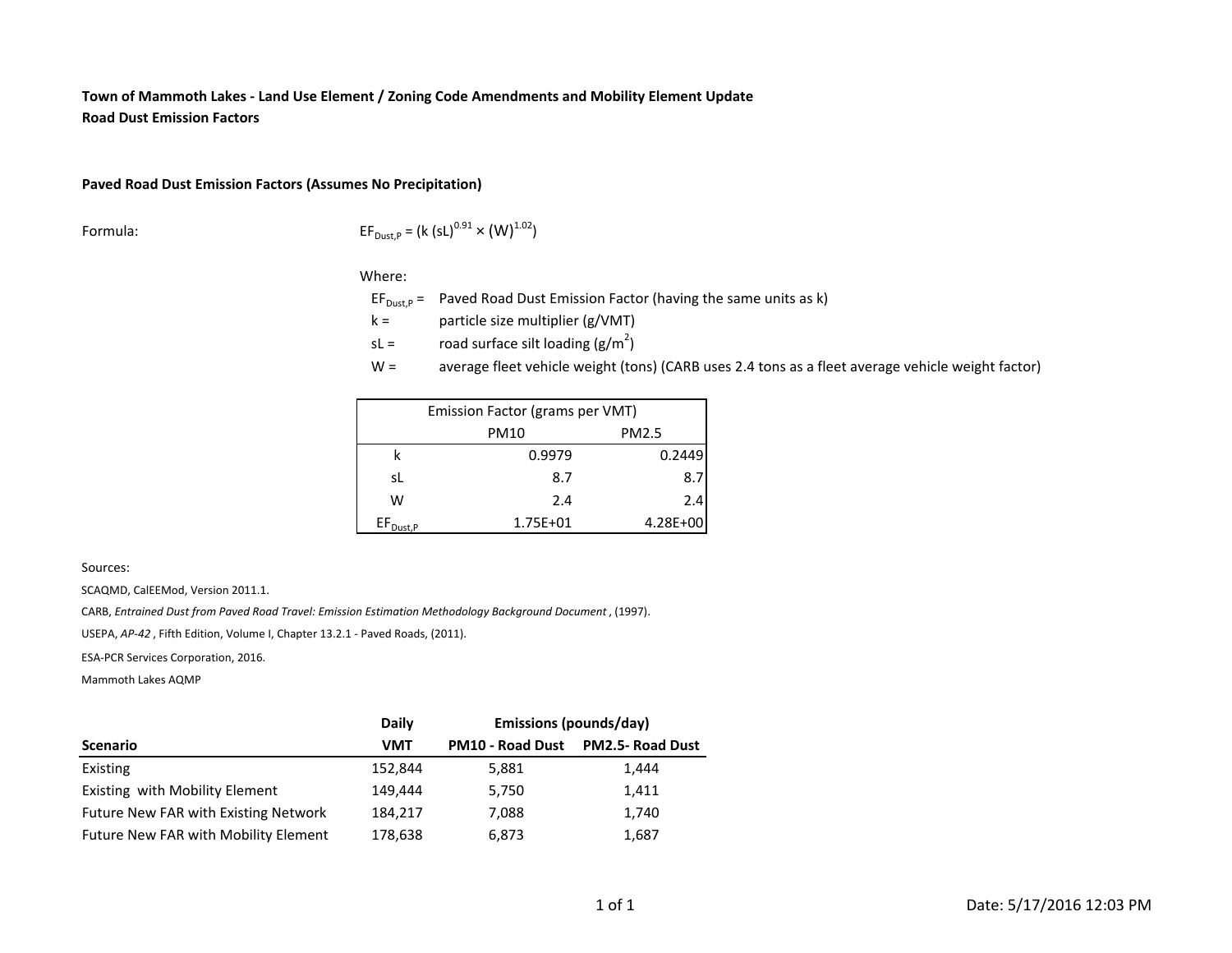# **Appendix B.3 Operational Emissions**

- Operations : CalEEMod Output (Summer)
- Operations : CalEEMod Output (Winter)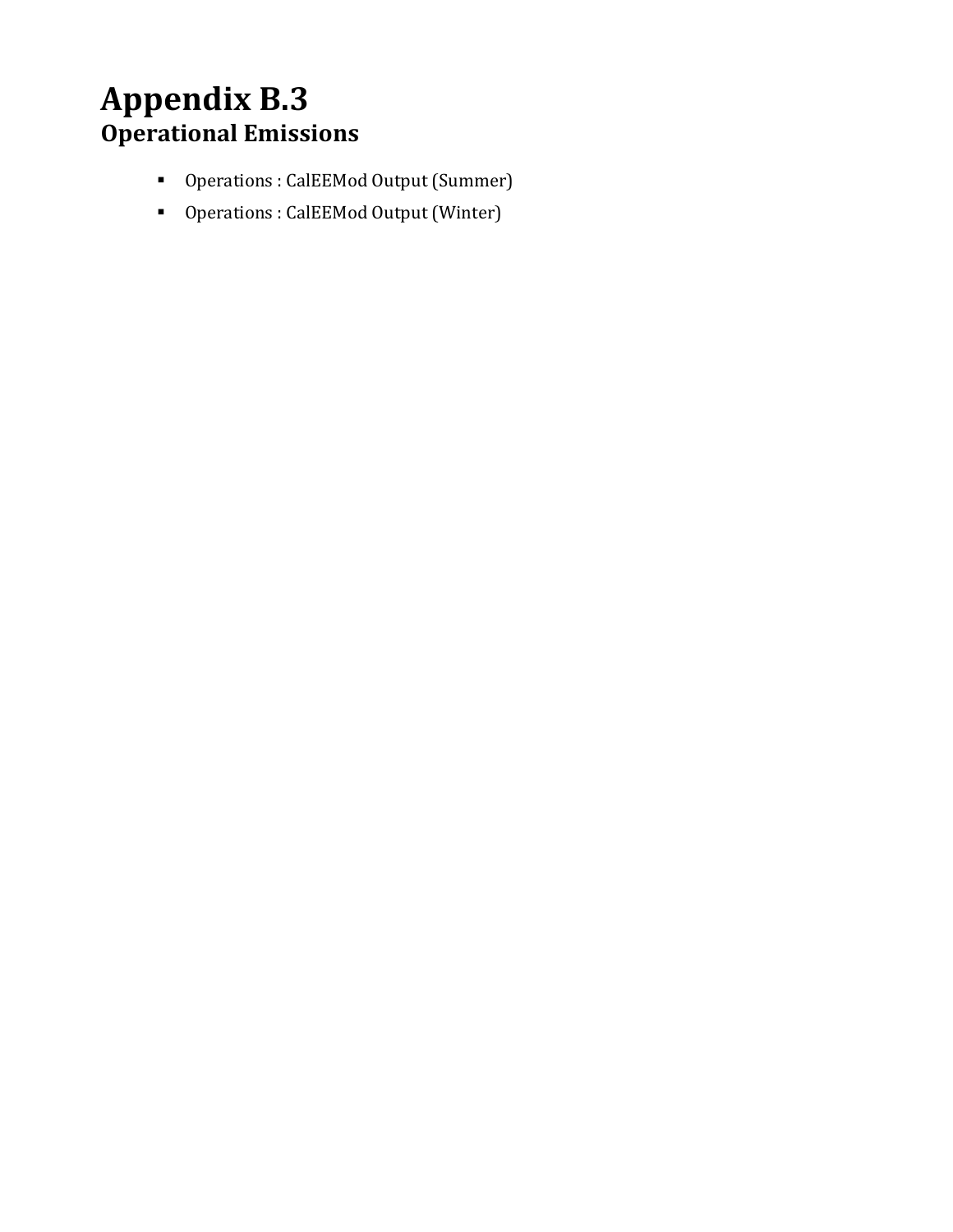### **Mammoth Lakes Ops Net New FAR**

#### **1.0 Project Characteristics**

#### **1.1 Land Usage**

|                                   | <b>Land Uses</b>                         | Size                                         |       | Metric                           | Lot Acreage | <b>Floor Surface Area</b> | Population  |
|-----------------------------------|------------------------------------------|----------------------------------------------|-------|----------------------------------|-------------|---------------------------|-------------|
|                                   | <b>Strip Mall</b>                        | 341.38                                       |       | 1000sqft                         | 7.84        | 341,377.00                | $\mathbf 0$ |
|                                   | <b>1.2 Other Project Characteristics</b> |                                              |       |                                  |             |                           |             |
| <b>Urbanization</b>               | Urban                                    | Wind Speed (m/s)                             | 2.2   | <b>Precipitation Freq (Days)</b> | 54          |                           |             |
| <b>Climate Zone</b>               | 1                                        |                                              |       | <b>Operational Year</b>          | 2030        |                           |             |
| <b>Utility Company</b>            | Southern California Edison               |                                              |       |                                  |             |                           |             |
| <b>CO2 Intensity</b><br>(lb/MWhr) | 630.89                                   | <b>CH4 Intensity</b><br>(lb/MWhr)            | 0.029 | N2O Intensity<br>(lb/MWhr)       | 0.006       |                           |             |
|                                   |                                          | 1.3 User Entered Comments & Non-Default Data |       |                                  |             |                           |             |

Project Characteristics -

Land Use -

Vehicle Trips - Mobile emissions calculated outside of CalEEMod

Water And Wastewater - See "Operational Inputs"

Solid Waste -

Energy Mitigation -

| Table Name                | Column Name         | Default Value | New Value     |
|---------------------------|---------------------|---------------|---------------|
| tblProjectCharacteristics | OperationalYear     | 2014          | 2030          |
| tblWater                  | IndoorWaterUseRate  | 25,286,877.38 | 27,071,701.00 |
| tblWater                  | OutdoorWaterUseRate | 15,498,408.72 | 16,592,333.00 |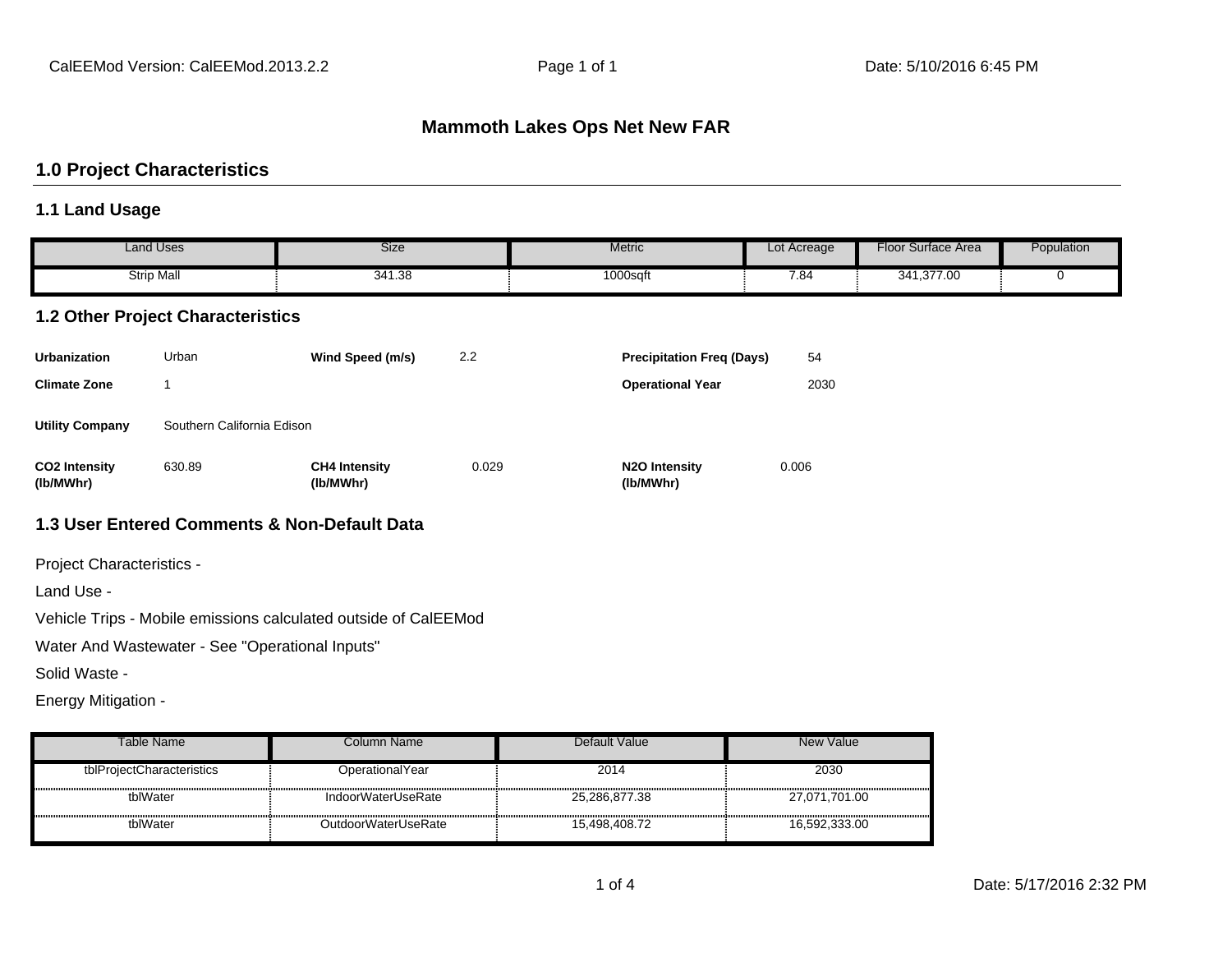# **2.0 Emissions Summary**

|          | <b>ROG</b> | <b>NO<sub>x</sub></b> | CO     | SO <sub>2</sub>   | Fugitive<br><b>PM10</b> | Exhaust<br><b>PM10</b> | <b>PM10</b><br>Total | Fugitive<br>PM2.5 | Exhaust<br><b>PM2.5</b> | PM2.5<br>Total | Bio-CO <sub>2</sub> | NBio-<br>CO <sub>2</sub> | Total CO <sub>2</sub> | CH <sub>4</sub> | N2O    | CO <sub>2e</sub> |
|----------|------------|-----------------------|--------|-------------------|-------------------------|------------------------|----------------------|-------------------|-------------------------|----------------|---------------------|--------------------------|-----------------------|-----------------|--------|------------------|
| Category | lb/day     |                       |        |                   |                         |                        |                      |                   |                         |                |                     |                          |                       | lb/day          |        |                  |
| Area     | 9.4762     | 3.1000e-              | 0.0347 | 0.0000            |                         | 1.2000e-               | 1.2000e-             |                   | 1.2000e-                | 1.2000e-       |                     | 0.0747                   | 0.0747                | 1.9000e-        |        | 0.0788           |
|          |            | 004                   |        |                   |                         | 004                    | 004                  |                   | 004                     | 004            |                     |                          |                       | 004             |        |                  |
| Energy   | 0.0574     | 0.5220                | 0.4385 | 3.1300e-<br>003   |                         | 0.0397                 | 0.0397               |                   | 0.0397                  | 0.0397         |                     | 626.3622                 | 626.3622              | 0.0120          | 0.0115 | 630.1741         |
| Total    | 9.5336     | 0.5223                | 0.4731 | $3.1300e-$<br>003 | 0.0000                  | 0.0398                 | 0.0398               | 0.0000            | 0.0398                  | 0.0398         |                     | 626.4369                 | 626.4369              | 0.0122          | 0.0115 | 630.2529         |

# **5.0 Energy Detail**

# **5.1 Mitigation Measures Energy**

#### Exceed Title 24

|                                | <b>ROG</b> | <b>NO<sub>x</sub></b> | CO     | SO <sub>2</sub> | Fugitive<br><b>PM10</b> | Exhaust<br><b>PM10</b> | <b>PM10</b><br>Total | Fugitive<br>PM2.5 | Exhaust<br><b>PM2.5</b> | <b>PM2.5</b><br>Total | Bio-CO <sub>2</sub> | NBio-<br>CO <sub>2</sub> | <b>Total CO2</b>  | CH4    | <b>N2O</b> | CO <sub>2e</sub> |
|--------------------------------|------------|-----------------------|--------|-----------------|-------------------------|------------------------|----------------------|-------------------|-------------------------|-----------------------|---------------------|--------------------------|-------------------|--------|------------|------------------|
| Category                       |            | lb/day                |        |                 |                         |                        |                      |                   |                         |                       |                     |                          | lb/day            |        |            |                  |
| <b>NaturalGas</b><br>Mitigated | 0.0574     | 0.5220                | 0.4385 | 3.1300e-<br>003 |                         | 0.0397                 | 0.0397               |                   | 0.0397                  | 0.0397                |                     |                          | 626.3622 626.3622 | 0.0120 | 0.0115     | 630.1741         |
| NaturalGas<br>Unmitigated      | 0.0766     | 0.6960                | 0.5846 | 4.1800e-<br>003 |                         | 0.0529                 | 0.0529               |                   | 0.0529                  | 0.0529                |                     |                          | 835.1495 835.1495 | 0.0160 | 0.0153     | 840.2321         |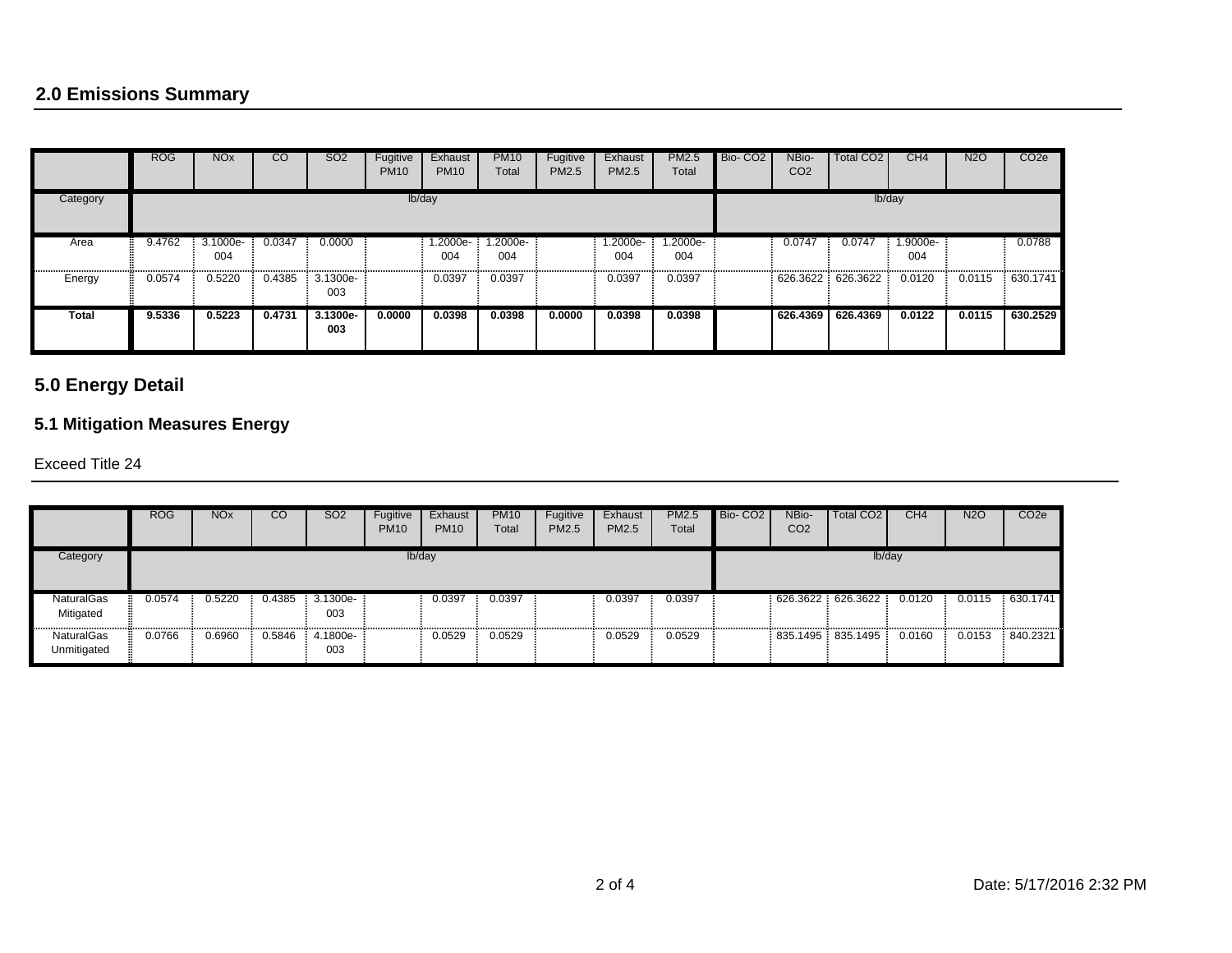## **5.2 Energy by Land Use - NaturalGas**

### **Mitigated**

|                   | <b>NaturalGa</b><br>s Use | <b>ROG</b> | NO <sub>x</sub> | CO     | SO <sub>2</sub>   | Fugitive<br><b>PM10</b> | Exhaust<br><b>PM10</b> | <b>PM10</b><br>Total | Fugitive<br>PM2.5 | Exhaust<br>PM2.5 | <b>PM2.5</b><br>Total | Bio- CO2   NBio- CO2   Total CO2 |          | CH <sub>4</sub> | <b>N2O</b> | CO <sub>2</sub> e |
|-------------------|---------------------------|------------|-----------------|--------|-------------------|-------------------------|------------------------|----------------------|-------------------|------------------|-----------------------|----------------------------------|----------|-----------------|------------|-------------------|
| Land Use          | kBTU/yr                   |            |                 |        |                   |                         | lb/day                 |                      |                   |                  |                       |                                  | lb/day   |                 |            |                   |
| <b>Strip Mall</b> | 5.32408                   | 0.0574     | 0.5220          | 0.4385 | 3.1300e-<br>003   |                         | 0.0397                 | 0.0397               |                   | 0.0397           | 0.0397                | 626.3622 626.3622                |          | 0.0120          | 0.0115     | 630.1741          |
| Total             |                           | 0.0574     | 0.5220          | 0.4385 | $3.1300e-$<br>003 |                         | 0.0397                 | 0.0397               |                   | 0.0397           | 0.0397                | 626.3622                         | 626.3622 | 0.0120          | 0.0115     | 630.1741          |

#### **6.0 Area Detail**

## **6.1 Mitigation Measures Area**

|             | <b>ROG</b> | <b>NO<sub>x</sub></b> | $\overline{c}$ | SO <sub>2</sub> | Fugitive<br><b>PM10</b> | Exhaust<br><b>PM10</b> | <b>PM10</b><br>Total | Fugitive<br>PM2.5 | Exhaust<br><b>PM2.5</b> | <b>PM2.5</b><br>Total | Bio-CO <sub>2</sub> | NBio-<br>CO <sub>2</sub> | Total CO <sub>2</sub> | CH4             | <b>N2O</b> | CO <sub>2e</sub> |
|-------------|------------|-----------------------|----------------|-----------------|-------------------------|------------------------|----------------------|-------------------|-------------------------|-----------------------|---------------------|--------------------------|-----------------------|-----------------|------------|------------------|
| Category    |            |                       |                |                 |                         | lb/day                 |                      |                   |                         |                       |                     |                          |                       | lb/day          |            |                  |
| Mitigated   | 9.4762     | $3.1000e-$<br>004     | 0.0347         | 0.0000          |                         | 1.2000e-<br>004        | .2000e-<br>004       |                   | 1.2000e-<br>004         | 1.2000e-<br>004       |                     | 0.0747                   | 0.0747                | 1.9000e-<br>004 |            | 0.0788           |
| Unmitigated | 9.4762     | 3.1000e-<br>004       | 0.0347         | 0.0000          |                         | 1.2000e-<br>004        | 1.2000e-<br>004      |                   | 1.2000e-<br>004         | 1.2000e-<br>004       |                     | 0.0747                   | 0.0747                | 1.9000e-<br>004 |            | 0.0788           |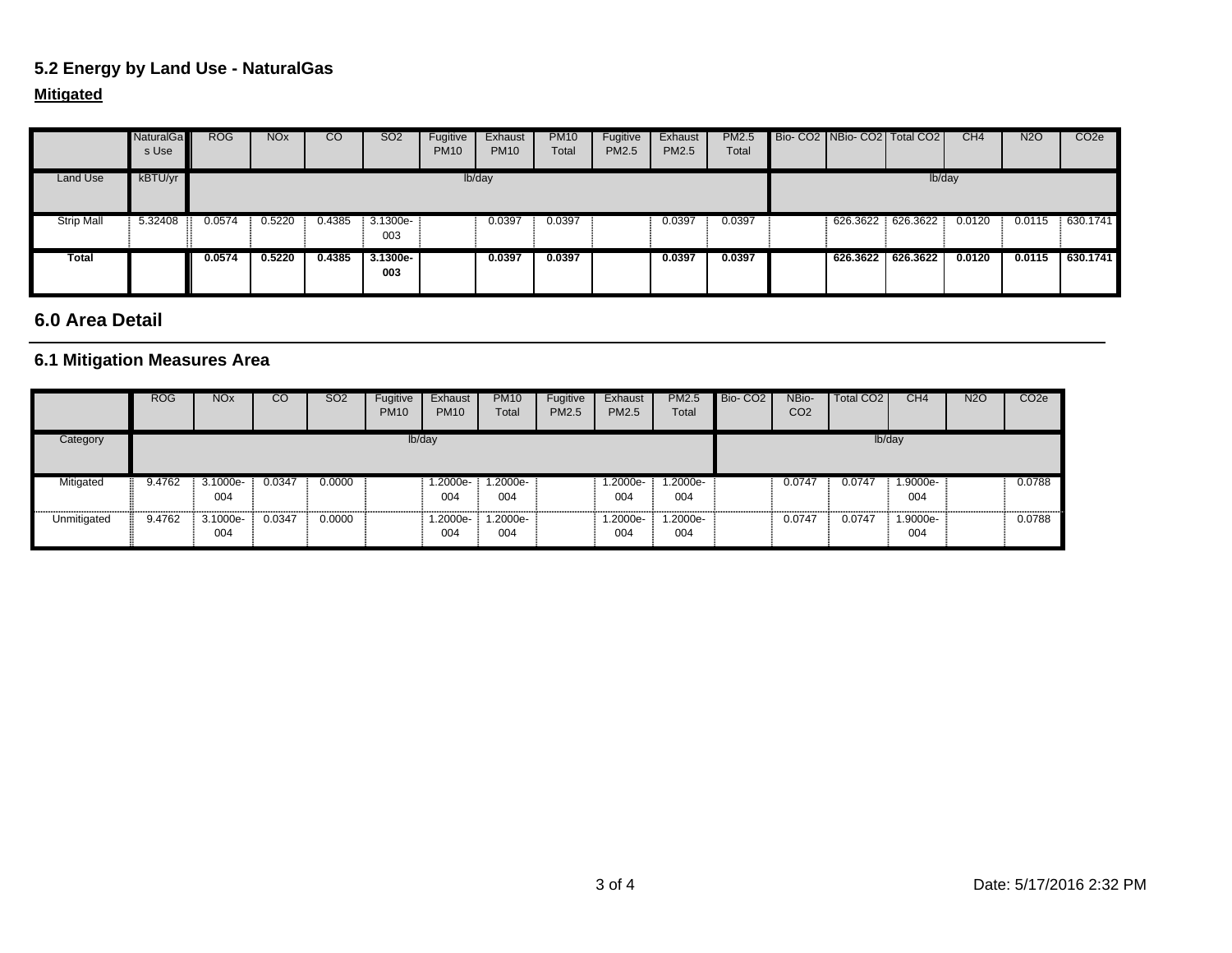## **6.2 Area by SubCategory**

#### **Mitigated**

|                          | <b>ROG</b>      | <b>NO<sub>x</sub></b> | CO     | SO <sub>2</sub> | Fugitive<br><b>PM10</b> | Exhaust<br><b>PM10</b> | <b>PM10</b><br>Total | Fugitive<br><b>PM2.5</b> | Exhaust<br><b>PM2.5</b> | <b>PM2.5</b><br>Total | Bio-CO <sub>2</sub> | NBio-<br>CO <sub>2</sub> | Total CO2 | CH <sub>4</sub> | N <sub>2</sub> O | CO <sub>2e</sub> |
|--------------------------|-----------------|-----------------------|--------|-----------------|-------------------------|------------------------|----------------------|--------------------------|-------------------------|-----------------------|---------------------|--------------------------|-----------|-----------------|------------------|------------------|
| SubCategory              |                 |                       |        |                 |                         | lb/day                 |                      |                          |                         |                       |                     |                          |           | lb/day          |                  |                  |
| Architectural<br>Coating | 2.1675          |                       |        |                 |                         | 0.0000                 | 0.0000               |                          | 0.0000                  | 0.0000                |                     |                          | 0.0000    |                 |                  | 0.0000           |
| Consumer<br>Products     | 7.3055          |                       |        |                 |                         | 0.0000                 | 0.0000               |                          | 0.0000                  | 0.0000                |                     |                          | 0.0000    |                 |                  | 0.0000           |
| Landscaping              | 3.1700e-<br>003 | 3.1000e-<br>004       | 0.0347 | 0.0000          |                         | 1.2000e-<br>004        | 1.2000e-<br>004      |                          | 1.2000e-<br>004         | 1.2000e-<br>004       |                     | 0.0747                   | 0.0747    | 1.9000e-<br>004 |                  | 0.0788           |
| Total                    | 9.4762          | $3.1000e-$<br>004     | 0.0347 | 0.0000          |                         | 1.2000e-<br>004        | 1.2000e-<br>004      |                          | $1.2000e-$<br>004       | 1.2000e-<br>004       |                     | 0.0747                   | 0.0747    | 1.9000e-<br>004 |                  | 0.0788           |

## **7.0 Water Detail**

### **7.1 Mitigation Measures Water**

#### **8.0 Waste Detail**

#### **8.1 Mitigation Measures Waste**

### **9.0 Operational Offroad**

| Equipment Type | Number | Hours/Dav | Days/Year | Horse Power | Load Factor | Type<br>Fue |
|----------------|--------|-----------|-----------|-------------|-------------|-------------|

# **10.0 Vegetation**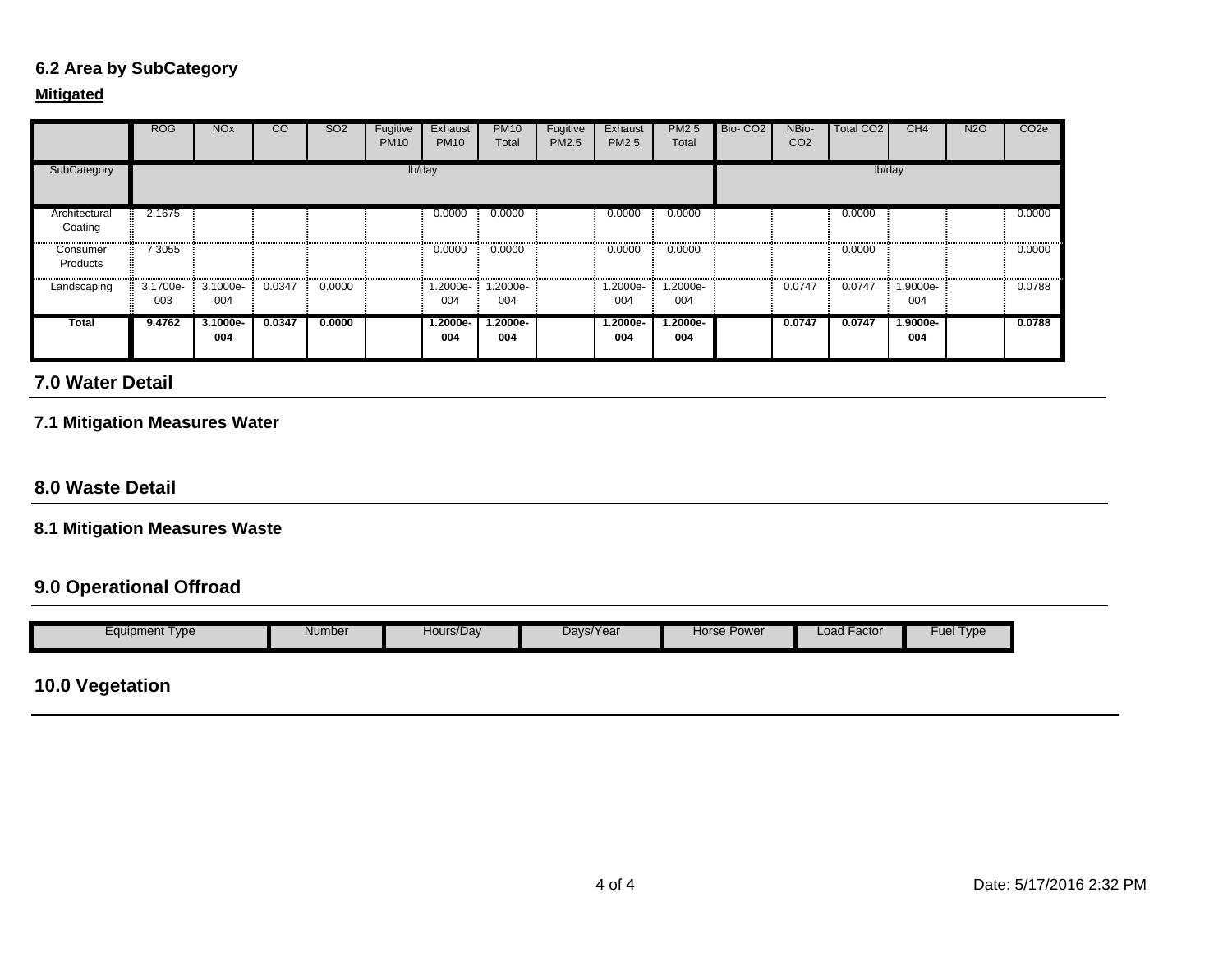#### **Mammoth Lakes Ops Net New FAR**

#### **1.0 Project Characteristics**

#### **1.1 Land Usage**

|                                   | <b>Land Uses</b>                         | Size                                         |       | Metric                            | Lot Acreage | Floor Surface Area | Population |
|-----------------------------------|------------------------------------------|----------------------------------------------|-------|-----------------------------------|-------------|--------------------|------------|
|                                   | <b>Strip Mall</b>                        | 341.38                                       |       | 1000sqft                          | 7.84        | 341,377.00         | $\Omega$   |
|                                   | <b>1.2 Other Project Characteristics</b> |                                              |       |                                   |             |                    |            |
| <b>Urbanization</b>               | Urban                                    | Wind Speed (m/s)                             | 2.2   | <b>Precipitation Freg (Days)</b>  | 54          |                    |            |
| <b>Climate Zone</b>               |                                          |                                              |       | <b>Operational Year</b>           | 2030        |                    |            |
| <b>Utility Company</b>            | Southern California Edison               |                                              |       |                                   |             |                    |            |
| <b>CO2 Intensity</b><br>(lb/MWhr) | 630.89                                   | <b>CH4 Intensity</b><br>(lb/MWhr)            | 0.029 | <b>N2O Intensity</b><br>(lb/MWhr) | 0.006       |                    |            |
|                                   |                                          | 1.3 User Entered Comments & Non-Default Data |       |                                   |             |                    |            |

Project Characteristics -

Land Use -

Vehicle Trips - Mobile emissions calculated outside of CalEEMod

Water And Wastewater - See "Operational Inputs"

Solid Waste -

Energy Mitigation -

| Table Name                | Column Name         | Default Value | New Value     |
|---------------------------|---------------------|---------------|---------------|
| tblProjectCharacteristics | OperationalYear     | 2014          | 2030          |
| tblWater                  | IndoorWaterUseRate  | 25,286,877.38 | 27,071,701.00 |
| tblWater                  | OutdoorWaterUseRate | 15,498,408.72 | 16,592,333.00 |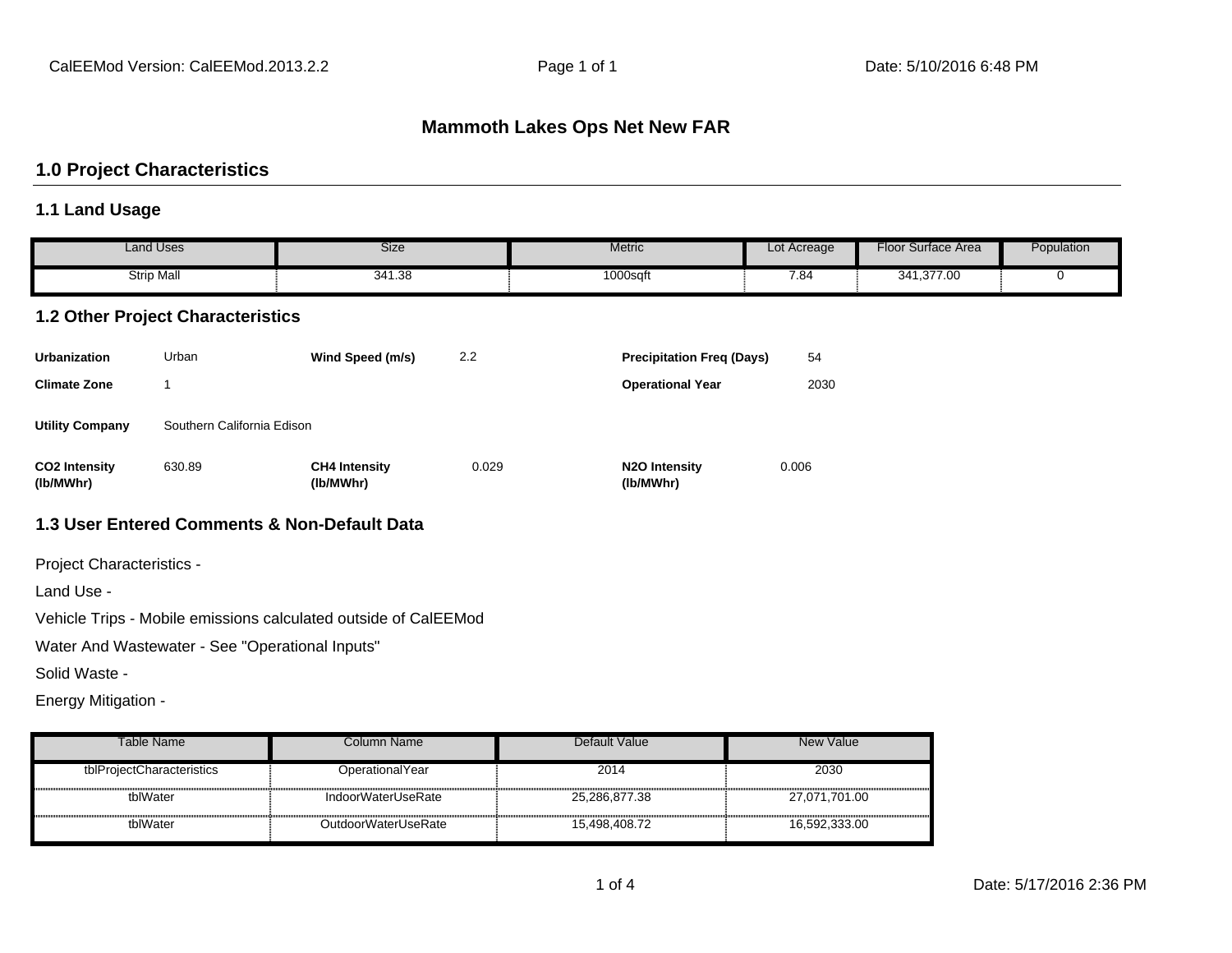|          | <b>ROG</b> | <b>NO<sub>x</sub></b> | $\overline{c}$ | <b>SO2</b>        | Fugitive<br><b>PM10</b> | Exhaust<br><b>PM10</b> | <b>PM10</b><br>Total | Fugitive<br>PM2.5 | Exhaust<br>PM2.5 | <b>PM2.5</b><br>Total | Bio-CO <sub>2</sub> | NBio-<br>CO <sub>2</sub> | Total CO <sub>2</sub> | CH4             | <b>N2O</b> | CO <sub>2e</sub> |
|----------|------------|-----------------------|----------------|-------------------|-------------------------|------------------------|----------------------|-------------------|------------------|-----------------------|---------------------|--------------------------|-----------------------|-----------------|------------|------------------|
| Category |            |                       |                |                   |                         | lb/day                 |                      |                   |                  |                       |                     |                          | lb/day                |                 |            |                  |
| Area     | 9.4762     | 3.1000e-<br>004       | 0.0347         | 0.0000            |                         | 1.2000e-<br>004        | 1.2000e-<br>004      |                   | 1.2000e-<br>004  | 1.2000e-<br>004       |                     | 0.0747                   | 0.0747                | 1.9000e-<br>004 |            | 0.0788           |
| Energy   | 0.0574     | 0.5220                | 0.4385         | 3.1300e-<br>003   |                         | 0.0397                 | 0.0397               |                   | 0.0397           | 0.0397                |                     |                          | 626.3622 626.3622     | 0.0120          | 0.0115     | 630.1741         |
| Total    | 9.5336     | 0.5223                | 0.4731         | $3.1300e-$<br>003 | 0.0000                  | 0.0398                 | 0.0398               | 0.0000            | 0.0398           | 0.0398                |                     | 626.4369                 | 626.4369              | 0.0122          | 0.0115     | 630.2529         |

# **5.0 Energy Detail**

# **5.1 Mitigation Measures Energy**

Exceed Title 24

|                                  | <b>ROG</b> | <b>NO<sub>x</sub></b> | CО     | SO <sub>2</sub>   | Fugitive<br><b>PM10</b> | Exhaust<br><b>PM10</b> | <b>PM10</b><br>Total | Fugitive<br>PM2.5 | Exhaust<br><b>PM2.5</b> | <b>PM2.5</b><br>Total | Bio-CO <sub>2</sub> | NBio-<br>CO <sub>2</sub> | Total CO <sub>2</sub> | CH4    | <b>N2O</b> | CO <sub>2e</sub> |
|----------------------------------|------------|-----------------------|--------|-------------------|-------------------------|------------------------|----------------------|-------------------|-------------------------|-----------------------|---------------------|--------------------------|-----------------------|--------|------------|------------------|
| Category                         |            |                       |        |                   | lb/day                  |                        |                      |                   |                         |                       |                     |                          |                       | lb/day |            |                  |
| <b>NaturalGas</b><br>Mitigated   | 0.0574     | 0.5220                | 0.4385 | $3.1300e-$<br>003 |                         | 0.0397                 | 0.0397               |                   | 0.0397                  | 0.0397                |                     | 626.3622                 | 626.3622              | 0.0120 | 0.0115     | 630.1741         |
| <b>NaturalGas</b><br>Unmitigated | 0.0766     | 0.6960                | 0.5846 | 4.1800e-<br>003   |                         | 0.0529                 | 0.0529               |                   | 0.0529                  | 0.0529                |                     | 835.1495                 | 835.1495              | 0.0160 | 0.0153     | 840.2321         |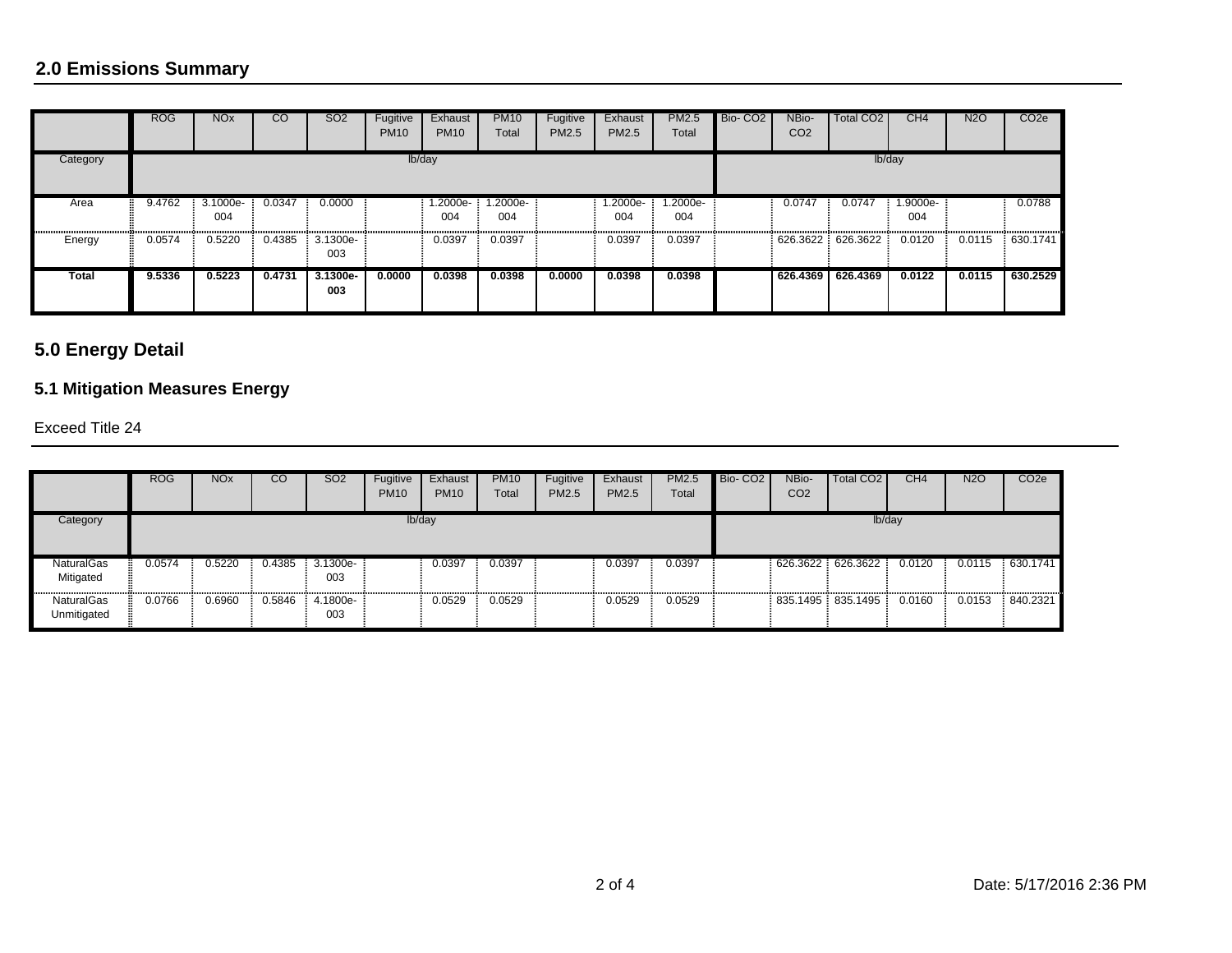## **5.2 Energy by Land Use - NaturalGas**

### **Mitigated**

|                   | <b>NaturalGa</b><br>s Use | <b>ROG</b> | <b>NO<sub>x</sub></b> | $\overline{c}$ | <b>SO2</b>      | Fugitive<br><b>PM10</b> | Exhaust<br><b>PM10</b> | <b>PM10</b><br>Total | Fugitive<br>PM2.5 | Exhaust<br><b>PM2.5</b> | PM2.5<br>Total | Bio-CO2 NBio-CO2 Total CO2 |          | CH4    | <b>N2O</b> | CO <sub>2</sub> e |
|-------------------|---------------------------|------------|-----------------------|----------------|-----------------|-------------------------|------------------------|----------------------|-------------------|-------------------------|----------------|----------------------------|----------|--------|------------|-------------------|
| Land Use          | kBTU/yr                   |            |                       |                |                 |                         | lb/day                 |                      |                   |                         |                |                            | lb/day   |        |            |                   |
| <b>Strip Mall</b> | 5.32408                   | 0.0574     | 0.5220                | 0.4385         | 3.1300e-<br>003 |                         | 0.0397                 | 0.0397               |                   | 0.0397                  | 0.0397         | 626.3622                   | 626.3622 | 0.0120 | 0.0115     | 630.1741          |
| Total             |                           | 0.0574     | 0.5220                | 0.4385         | 3.1300e-<br>003 |                         | 0.0397                 | 0.0397               |                   | 0.0397                  | 0.0397         | 626.3622 626.3622          |          | 0.0120 | 0.0115     | 630.1741          |

#### **6.0 Area Detail**

### **6.1 Mitigation Measures Area**

|             | <b>ROG</b> | <b>NO<sub>x</sub></b> | CO     | <b>SO2</b> | Fugitive<br><b>PM10</b> | Exhaust<br><b>PM10</b> | <b>PM10</b><br>Total | Fugitive<br>PM2.5 | Exhaust<br>PM2.5 | <b>PM2.5</b><br>Total | Bio-CO <sub>2</sub> | NBio-<br>CO <sub>2</sub> | Total CO <sub>2</sub> | CH4             | <b>N2O</b> | CO <sub>2e</sub> |
|-------------|------------|-----------------------|--------|------------|-------------------------|------------------------|----------------------|-------------------|------------------|-----------------------|---------------------|--------------------------|-----------------------|-----------------|------------|------------------|
| Category    |            |                       |        |            | lb/day                  |                        |                      |                   |                  |                       |                     |                          |                       | lb/day          |            |                  |
| Mitigated   | 9.4762     | $3.1000e-$<br>004     | 0.0347 | 0.0000     |                         | 1.2000e-<br>004        | $1.2000e-$<br>004    |                   | 1.2000e-<br>004  | $.2000e-$<br>004      |                     | 0.0747                   | 0.0747                | 1.9000e-<br>004 |            | 0.0788           |
| Unmitigated | 9.4762     | 3.1000e-<br>004       | 0.0347 | 0.0000     |                         | 1.2000e-<br>004        | 1.2000e-<br>004      |                   | 1.2000e-<br>004  | --2000e.l<br>004      |                     | 0.0747                   | 0.0747                | 1.9000e-<br>004 |            | 0.0788           |